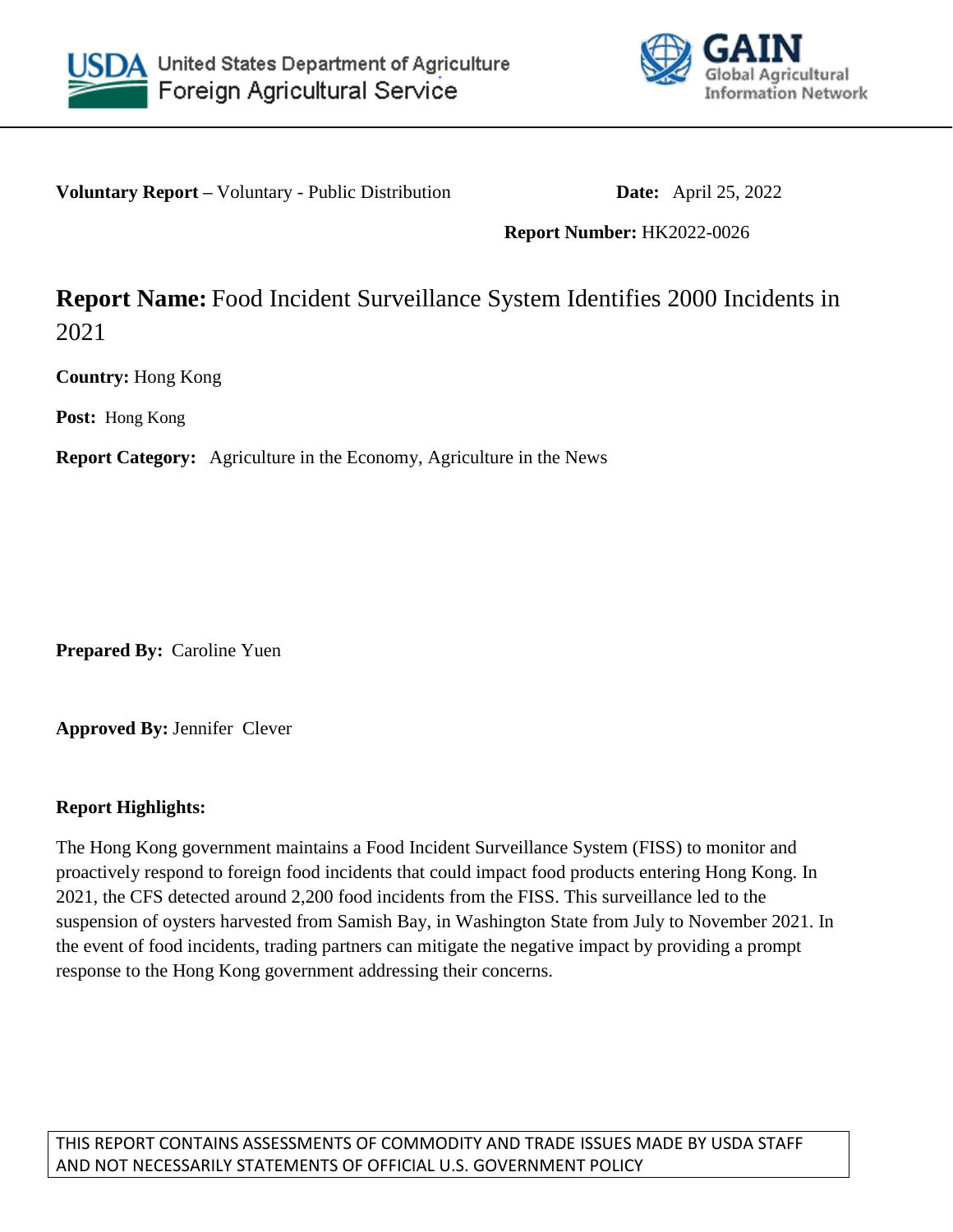As Hong Kong is a free port and relies largely on food imports, the Centre for Food Safety (CFS) has established a Food Incident Surveillance System (FISS) to monitor and respond to food incidents outside Hong Kong. The rationale behind the system, is that with the globalization of food trade, food incidents that occur outside Hong Kong may have potential implications on local food safety.

To effectively monitoring overseas food incidents, the CFS participates in international food safety networks such as the International Food Safety Authorities Network (INFOSAN), which is managed jointly by the Food and Agriculture Organization of the United Nations and the World Health Organization, as well as receiving notifications from the European Union's Rapid Alert System for Food and Feed (RASFF). In addition, the CFS maintains close collaboration with other food safety authorities to facilitate rapid information exchange.

The Agricultural Trade Office (ATO) serves as the first point of contact of the CFS in all food-related issues including food incidents. Upon request for information, the ATO will alert FAS Washington for appropriate follow up action. U.S. agencies involved in dealing with domestic food incidents, including the Food and Drug Administration (FDA), Food Safety and Inspection Service (FSIS) and the Centers for Disease Control and Prevention (CDC), are very transparent in updating food incident development and food recalls on their website which allows trading partners to have updated information quickly.

## **Hong Kong's Handling of Overseas Food Incidents**

The CFS informs the public about their established procedure of handling food incidents. The CFS first examines the potential impact of these incidents on the local community and assesses the associated risk. Next, it determines whether the affected food products are available in the market by reviewing import records, liaising with relevant authorities overseas and contacting local traders. When the implicated products are found available on the local market, the CFS would direct the trade to remove products from local shelves and recall affected products as appropriate. In addition, the CFS will alert consumers and traders of food incidents via various platforms as appropriate, including press release and social media.

#### **Food Incidents in 2021**

In 2021, CFS detected around 2,200 food incidents from the FISS, including approximately 380 food incidents with undeclared allergens. The CFS issued 196 food incident posts, 21 press releases, 23 trade alerts and 17 food alerts/ allergy alerts, involving chemical hazards (e.g. metallic contaminants, toxins, undeclared allergens), microbiological hazards (e.g. Listeria, Salmonella, E. coli), physical hazards (e.g. foreign bodies) and other issues (e.g. incorrect date labelling). Over half of the incidents were related to chemical hazards (Figure 1).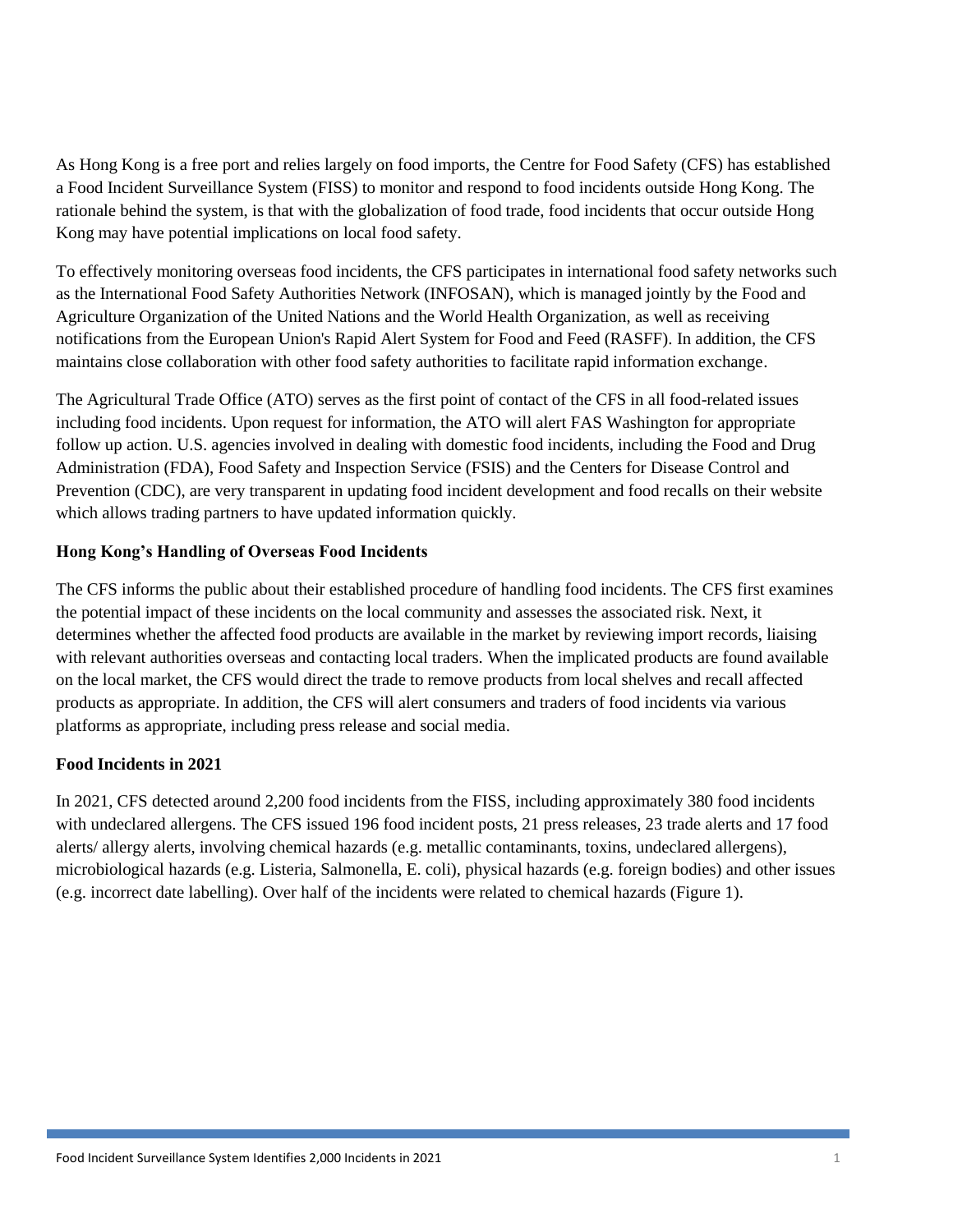#### **Figure 1**



Source: Hong Kong Center for Food Safety

## **A Food Incident Relating to U.S. Oysters**

In July 2021, the CFS identified a recall notice issued by the Washington State Department of Health on ready-toeat raw oysters harvested in Samish Bay, which were suspected to be contaminated with Vibrio parahaemolyticus. The CFS contacted the ATO requesting more information. The ATO worked with Washington State authorities to coordinate a response. On July 23, 2021, the CFS issued a press release announcing the trade suspension of readyto-eat oysters harvested from Samish Bay. In addition, an importer was identified to have imported some of the affected products which were circulating in the local retail market. As a precautionary measure, the CFS instructed the trade to suspend the importation and sale of all ready to eat raw oysters harvested in Samish Bay within Hong Kong, and instructed the importer to stop selling the affected products.

While a ban was imposed, the ATO was able to mitigate the impact by coordinating timely response to the CFS' request for information, thus limiting the ban to only oysters harvested from Samish Bay. Moreover, Washington State authorities had already voluntarily prohibited harvest from affected waters.

When the harvest seasons in Samish Bay resumed, the ATO coordinated with the Washington State Department of Health and the CFS to work out details as to how to lift the ban which was in place since July 2021. Upon receiving a report on the incident citing all required details, the CFS agreed to lift the ban in November 2021.

In 2021, U.S. exports of oysters to Hong Kong dropped 2 percent from the previous year to \$3.7 million. Washington was the leading supplying state, accounting for 96 percent of total U.S. oyster exports to Hong Kong.

## **Conclusion**

The CFS is very diligent in monitoring worldwide food incidents. There is a high tendency to impose a ban in response if the incident has any implications on local public health. However, it seems that the Hong Kong government exercises every effort to limit bans only to the affected area and their determination of "affected area" is reasonable and not over proportionate so as to limit the impact on international trade. Trading partners, on the other hand, are able to mitigate the adverse impact by promptly responding to information requests to allow the CFS to better assess the situation. If a ban is imposed, it is crucial to provide, as soon as possible, a report which includes investigation results and remedial actions in order to have the ban lifted.